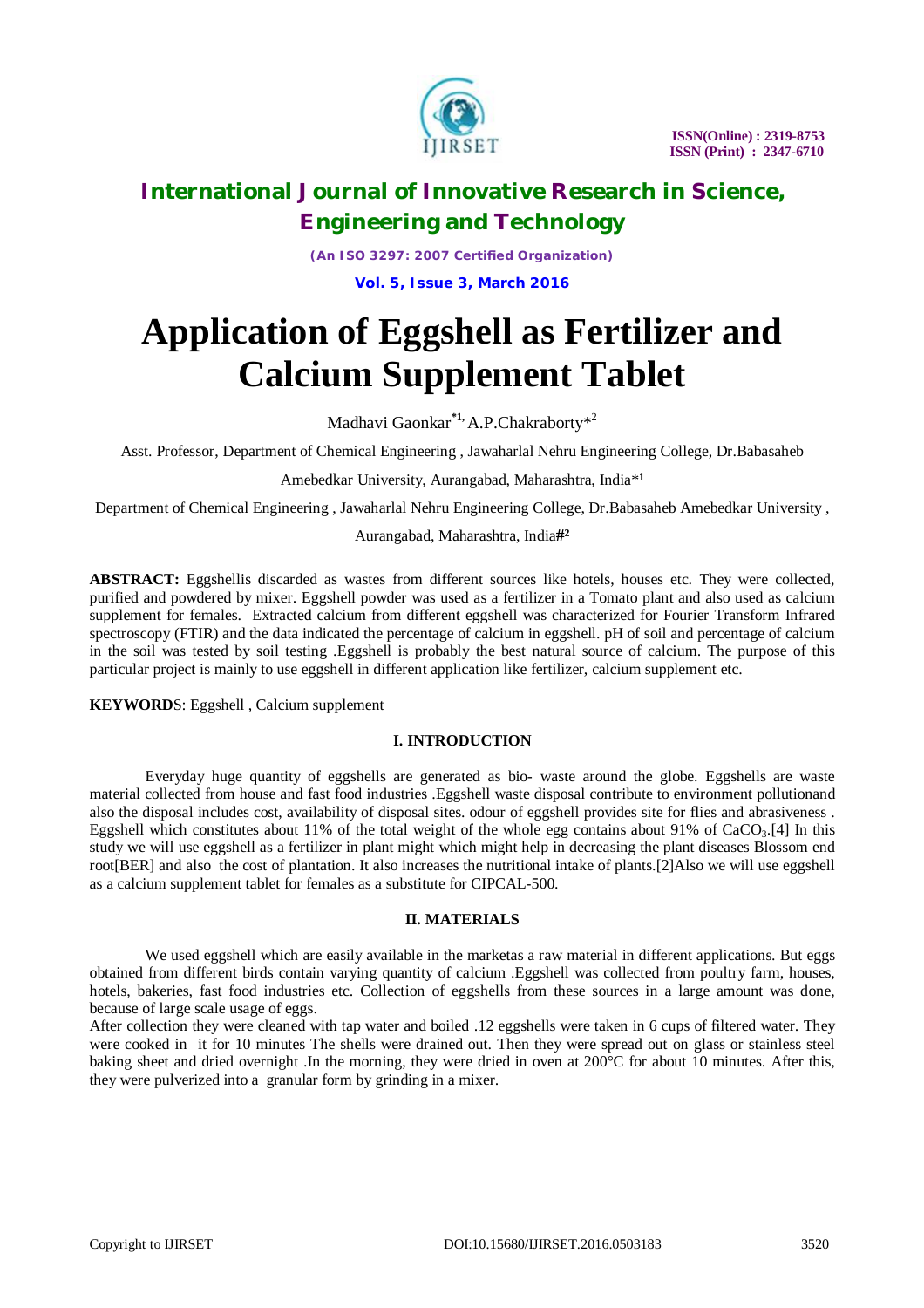

*(An ISO 3297: 2007 Certified Organization)*

**Vol. 5, Issue 3, March 2016**



**Fig 1.Eggshell powder**

### **III. USES of EGGSHELL**

Eggshell contains calcium and trace amounts of other micro elements.Eggshell calcium is best natural source of calcium and it is about 90% absorbable, than limestone or coral sources. The whole medium eggshell makes about one teaspoon of powder.[1],[4] This can be used as fertilizer to treat blossom –end – root (BER) plants and also as calcium supplement tablet for human beings. These two applications would be studied here.

### **IV. EXPRIMENTAL WORK**

#### *A). Plantation of Tomato plant*

As tomato plants suffer from BER disease and its major cause is calcium deficiency ,so chicken eggshell would be added as a fertilizer to enrich its calcium intake. Plantation of three tomato plants having different concentration of fertilizer would be done.

### *1)Addition of fertilizer* **:-**

We prepared three samples of tomato plant. Initially, in  $1<sup>st</sup>$  plant addition of eggshell powder was not done. In  $2<sup>nd</sup>$  and 3<sup>rd</sup> plant addition of an eggshell was done in ratio of 10% and 15% respectively, for 1kg of soil.

#### *B. Observation Table*

| Day    | Without eggshell | 10%      | 15%      |
|--------|------------------|----------|----------|
|        |                  | eggshell | eggshell |
|        |                  | Powder   | powder   |
| 7 Day  | 14.5             | 15       | 13       |
| 14 Day | 15               | 17       | 16       |
| 21 Day | 15               | 17       | 16       |

**Table No.1:Fertilizer percentage in soil**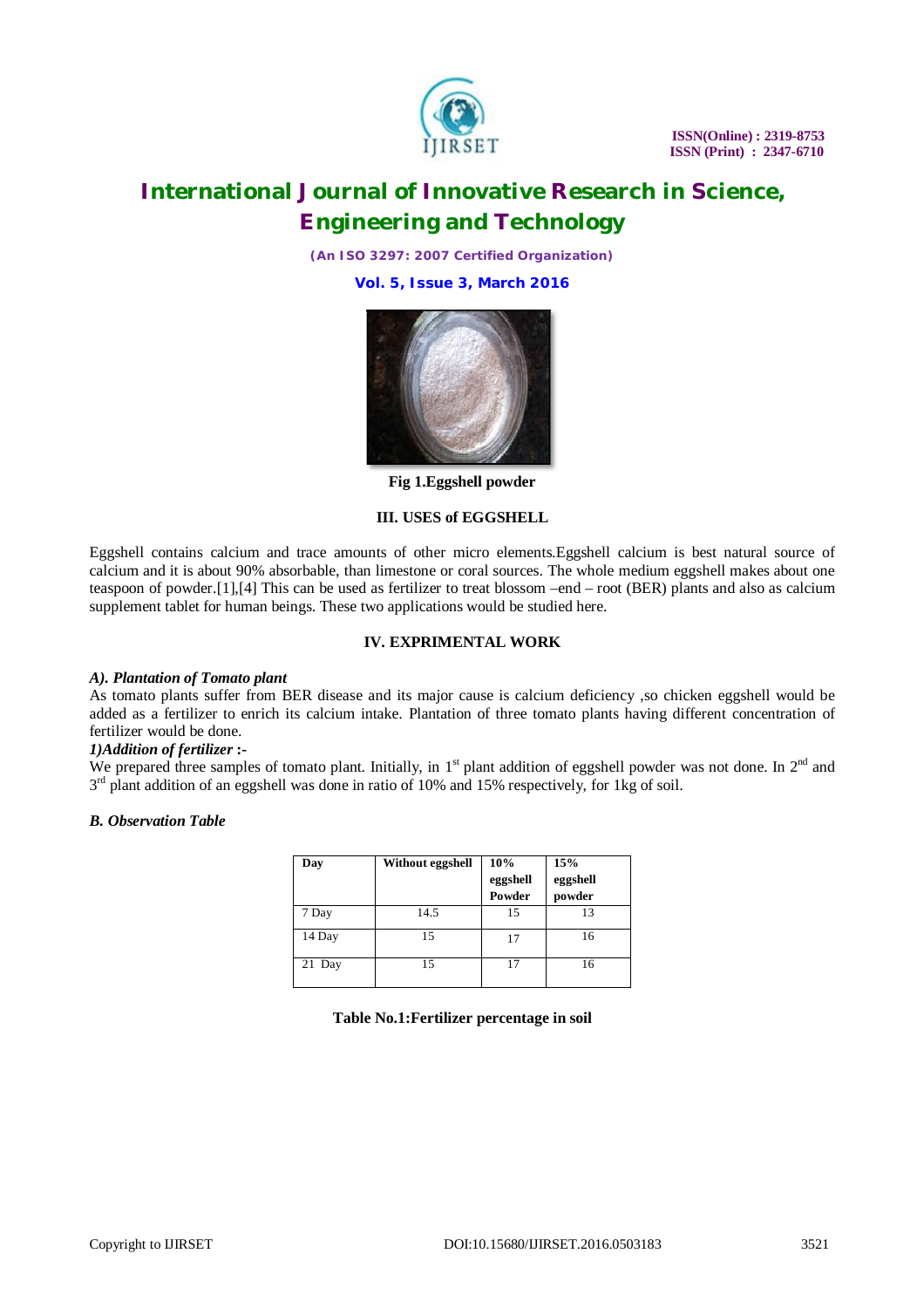

*(An ISO 3297: 2007 Certified Organization)*

**Vol. 5, Issue 3, March 2016**

# *C. Testing: 1) Soil testing*

| Sr. | <b>Sample</b>         | <b>Parameter</b> | Reading |
|-----|-----------------------|------------------|---------|
| No. |                       |                  | (%)     |
| 1.  | Without Eggshell Soil | Calcium          | 11.17   |
| 2.  | 10% Eggshell Soil     | Calcium          | 27.13   |
| 3.  | 15% Eggshell Soil     | Calcium          | 19.15   |

**Table No.2: Soil test results**

Above table shows the percentage of calcium in the soil after one month of adding fertilizer.

### *2) pH testing*

| Sr. | <b>Sample</b>         | <b>Parameter</b> | Reading |
|-----|-----------------------|------------------|---------|
| No. |                       |                  |         |
|     | Without Eggshell Soil | pH               | 5       |
| 2.  | 10% Eggshell Soil     | pH               | 87      |
| 3.  | 15% Eggshell Soil     | pН               | 8.17    |

### **Table No.3:pH test results**

### **V. EXTRACTION OF CALCIUM**

Eggshells of a different eggs of bird contain varying percentage of calcium content so, we extractedCalcium chloride from different eggshells like chicken virgin and artificial eggshell,duck eggshell.

# *Experimental work*

Extraction of calcium chloride was done using 4% (w/v) Hydrochloric Acid (HCl) solution for an extraction period of three hours.

Ratio of eggshell to Hydrochloric acid (HCl) was 1:15 (w/v) .After hydrolysis, the residues were removed and solution was heated to 110–115°C until dried.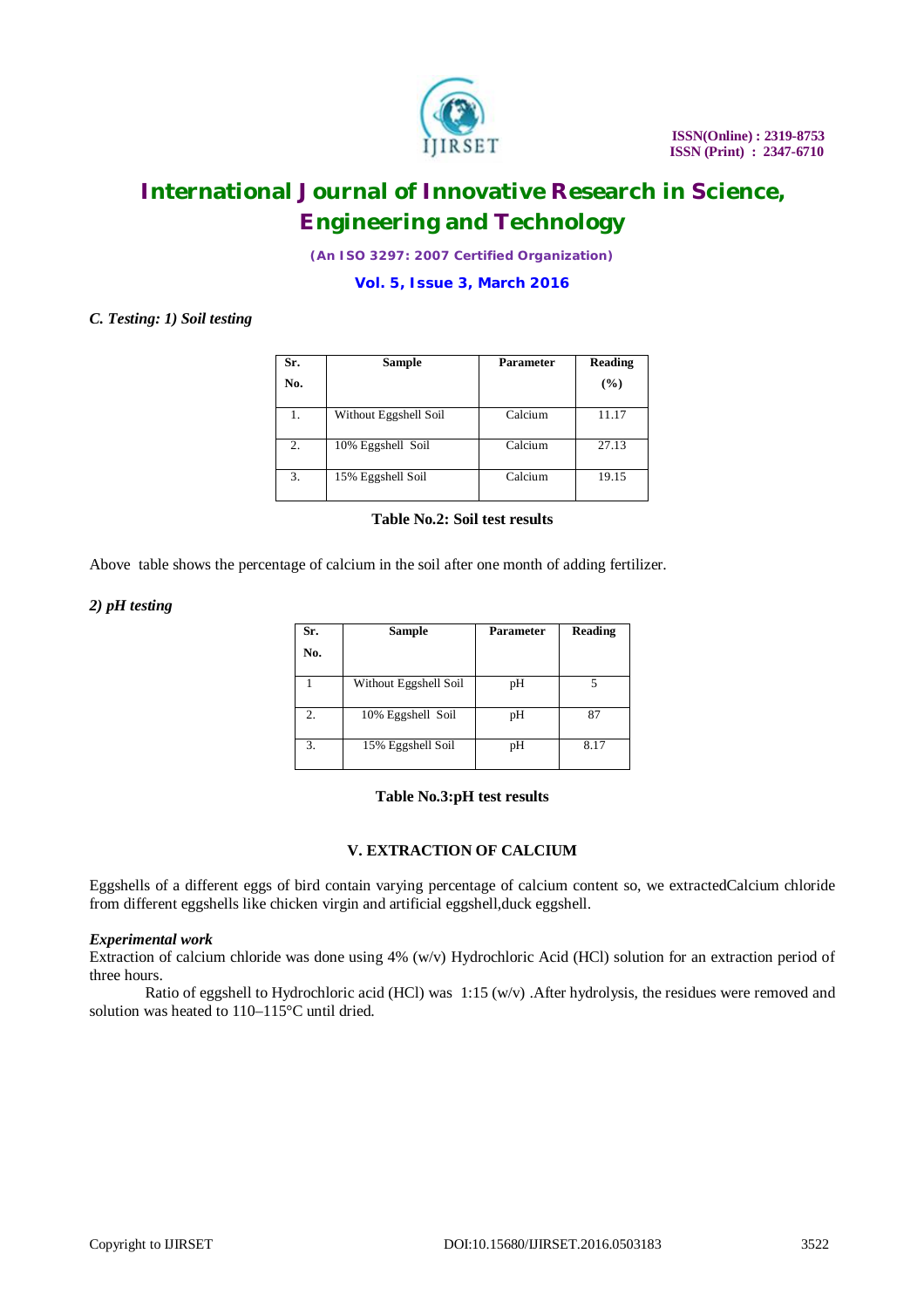

*(An ISO 3297: 2007 Certified Organization)*

**Vol. 5, Issue 3, March 2016**



**Fig 2.Set up for calcium extraction**

# **VI.EGGSHELL USE as CALCIUM SUPPLEMENT**

#### *Importance of calcium*

Calcium is a nutrient that is essential for strong bones. Ninety-nine percent of our body's calcium is stored in human bones and teeth. The other one percent of human body's calcium is found in blood. Blood calcium is necessary to support our body's critical functions such as controlling our blood pressure and maintaining heartbeat.

The calcium in our bones makes up our bone bank. Throughout our lifetime, the calcium from the foods we eat is "deposited" in and "withdrawn" from our bone bank, depending on our body needs. When our calcium intake is too low to keep human blood calcium normal our body will "withdraw" the calcium it needs from our bones. Over time, if more calcium is taken out of our bones than is put in, the result may be thin, weak bones that may break more easily.

| Age                | Calcium needed each day       |  |  |  |
|--------------------|-------------------------------|--|--|--|
|                    | $(mg = milligrams)$           |  |  |  |
| Birth to 12 months | Supplied by formula or breast |  |  |  |
|                    | milk                          |  |  |  |
| $1 - 3$            | $700 \,\mathrm{mg*}$          |  |  |  |
| $4 - 8$            | $1000 \text{ mg*}$            |  |  |  |
| $9-18$             | 1300 mg*                      |  |  |  |
| Men $19 - 70$      | $1000 \text{ mg*}$            |  |  |  |
| Women $19-50$      |                               |  |  |  |
| Women 51-70        | $1200$ mg                     |  |  |  |

| Table No.4: Calcium requirement by human body |
|-----------------------------------------------|
|-----------------------------------------------|

#### *General method of Calcium extraction from oyster shell*

The mussel and oyster shells are heated in an oven at 200  $^{\circ}$ C for 1 hour to make the shells more brittle and submitted to milling in a high-speed planetary mill with a porcelain jar and alumina balls for 15 minutes with water. The powders are heated again to 500 ºC and maintained for 2 hours and to undo the clusters a new milling is performed without water for 1 minute. The powders are characterized by particle size distribution analyses and chemical composition using a laser diffraction analyzer.[3]

CIPCAL-500 (oyster shell) calcium supplement tablets were taken for analysing calcium carbonate content by FTIR analysis. The weight of one tablet is 1.25 gm. Then the result of calcium carbonate from CIPCAL-500 was compared with calcium carbonate extracted from eggshell.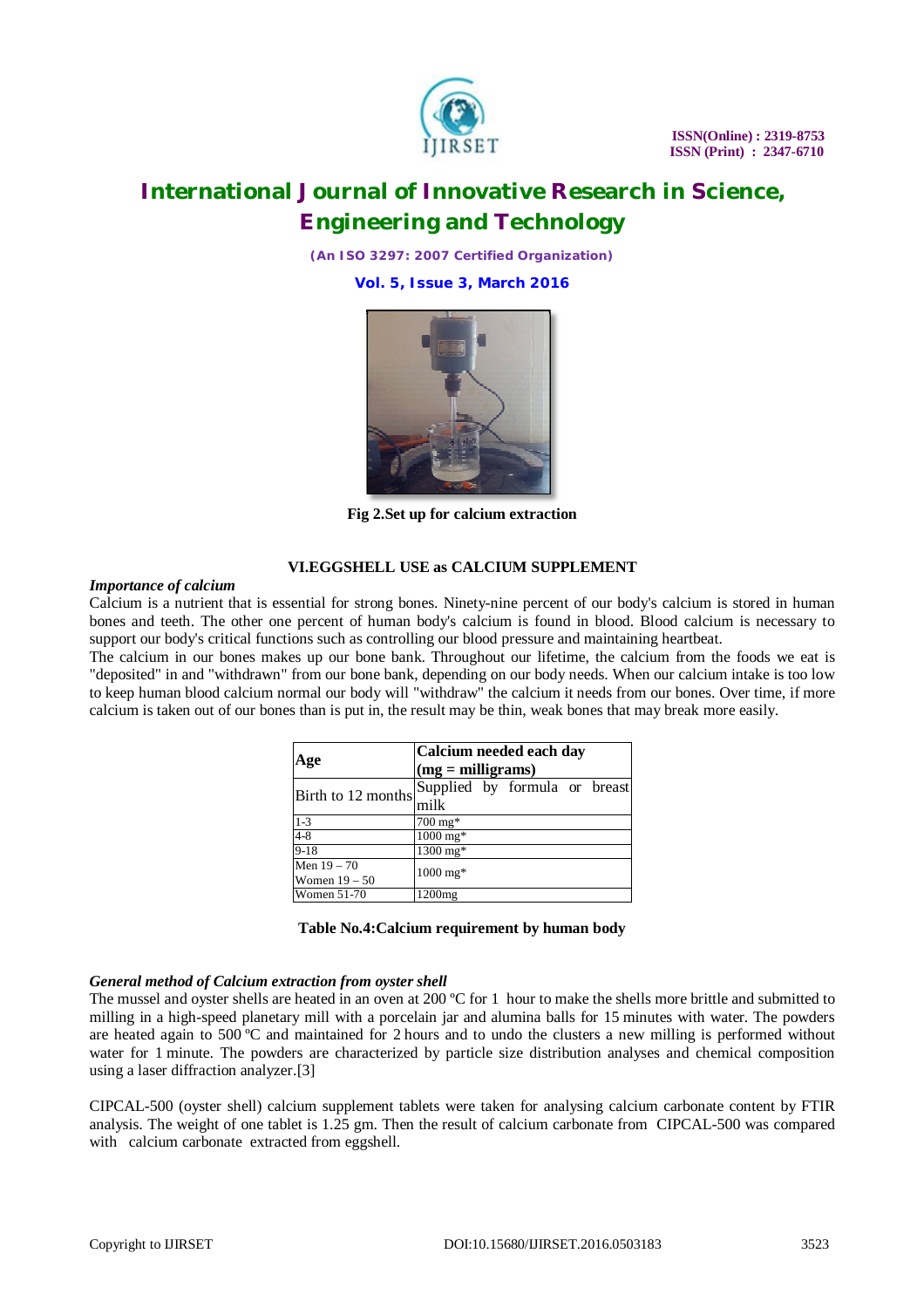

*(An ISO 3297: 2007 Certified Organization)*

#### **Vol. 5, Issue 3, March 2016**

#### **VII.GRAPHICAL INETRPRETATION**

From FTIR test we conclude that, different bird's eggshell contains varying percentage of calcium carbonate. The chicken eggshells like general and virgin (Desi) contains large quantity or percentage of calcium carbonate. From the observation 10 percent eggshell powder is more suitable for growth of tomato plant than 15 percent. From FTIR test of CIPCAL-500 we can conclude that the calcium carbonate extraction from oyster shell is tedious and costly,whereas chicken eggshell with equivalent amount of calcium carbonate is easily extracted and cheap. So,we can get a cheaper substitute as calcium supplement.

| Wavelength in cm-1 | Length      |
|--------------------|-------------|
| 715                | Weak        |
| 877                | strong      |
| 1430               | Very strong |
| 1785               | Very weak   |
| 2530               | Very weak   |

#### **Table No.5 :Positions and Intensities of Infrared Absorption Bonds for Calcium carbonate**

#### **VIII. CALCIUM SUPPLEMENT TABLETS**

As CIPCAL-500 and artificial chicken eggshell FTIR results were comparable,so an attempt was taken to make calcium supplement tablets out of artificial chicken eggshell powder.

The powder was compounded, sieved and granualated.It was then dried in oven at  $120^{\circ}$ C for two hours.After this the powder was fed to tablet making machine and different sized tablets were made.

The CIPCAL -500 and artificial chicken eggshell tablets were tested using calcium dissolution tester.Here the temperature maintained was  $37^{\circ}$ C and pH was maintained similar to human body pH by providing bath of 0.1N HCl. Both the tablets were placed in cuvette and kept in acid water bath and then subjected to dissolution at a speed of 100 rpm.



#### **Fig 3.Calcium Dissolution apparatus**

| Sr.<br>No. | <b>Type</b>      | Weight in gms | <b>Dissolution</b><br>time<br>in<br>seconds |
|------------|------------------|---------------|---------------------------------------------|
|            | CIPCAL-500       | 1.25          |                                             |
|            | Chicken eggshell | 1.6           | 50                                          |

**Table No.6 : Calcium Dissolution time**